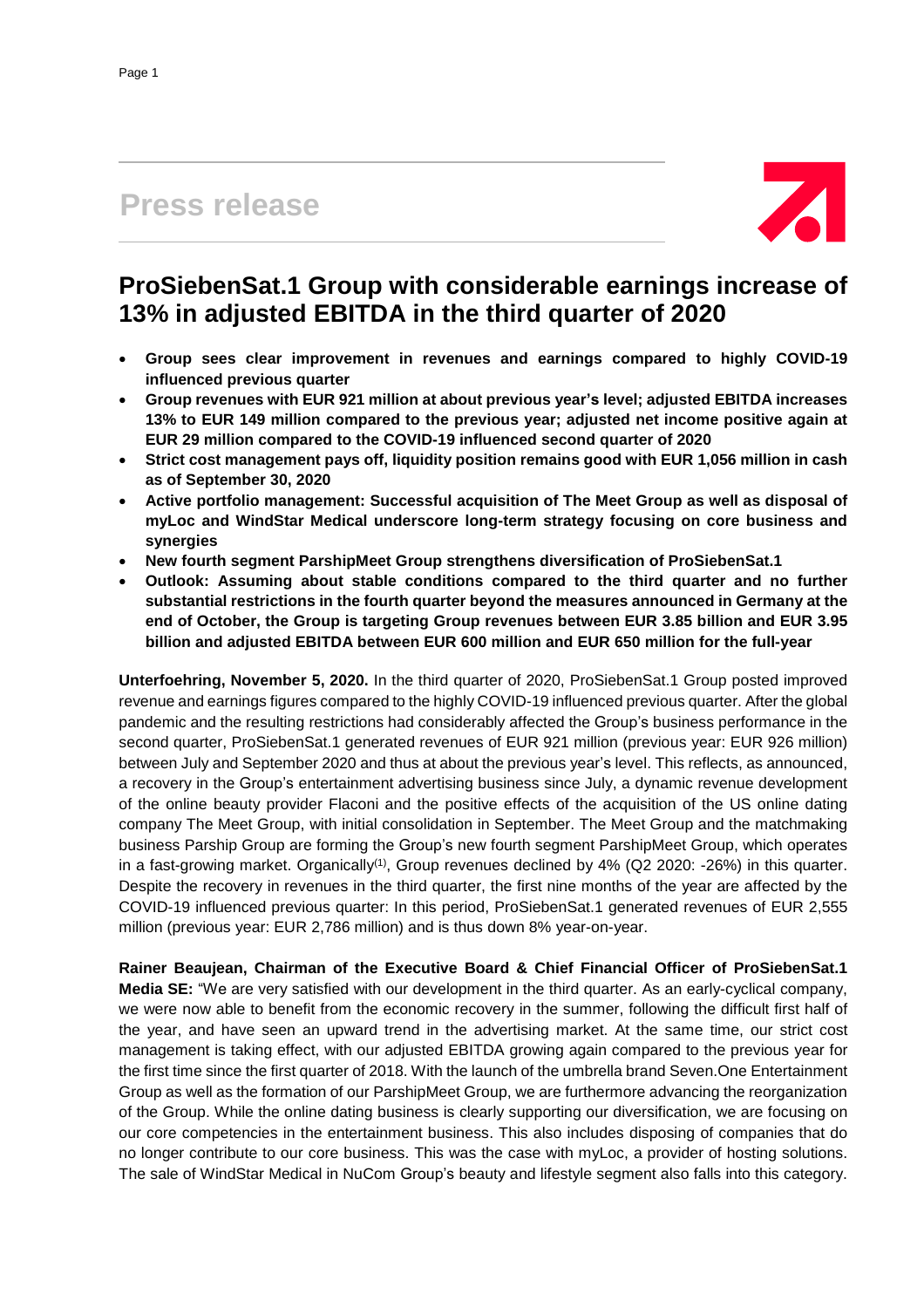This reflects our long-term strategy, which aims to create value for all stakeholders – through operational progress as well as active portfolio management."

## **Operating performance in the third quarter of 2020**

In the third quarter, external revenues in the **Seven.One Entertainment Group** segment recovered significantly compared to the previous quarter and, after a 34% decrease in the second quarter, now declined by only 5% to EUR 499 million (previous year: EUR 525 million). Organically, external revenues likewise declined by 5%. This shows that advertising bookings benefited as expected from the economic recovery and the decline in advertising revenues of minus 6% reduced significantly compared to the previous quarter (Q2: -37%). While the pharmaceutical and automotive industries, among others, again increased their TV advertising spending, other sectors such as tourism and beverages continue to cut their advertising investment strongly due to the pandemic. In the first nine months of the year, external revenues – influenced by the effects of the COVID-19 pandemic – declined by 14% to EUR 1,460 million (previous year: EUR 1,705 million).

Seven.One Entertainment Group's entertainment and infotainment offerings continued to generate success, especially in prime time that is relevant for advertising customers. With shows like "Joko & Klaas Live: A Short Story of Moria" or the special report "ProSieben Spezial: Rechts. Deutsch. Radikal.", ProSieben not only focused on socially relevant issues but also achieved high reach. Since October 1, 2020, all entertainment activities have also been bundled under the umbrella brand Seven.One Entertainment Group. In this way, the Group connects its content, digital and sales businesses even closer and thus offers viewers content cross-media and platform-independently.

The effects of the COVID-19 related restrictions continue to have an impact on the **Red Arrow Studios** segment, albeit significantly weaker than in the previous quarter. Particularly in the US, the program production business was still affected through most of the third quarter. In contrast, business already improved slightly in Germany and the UK. Revenues in program distribution also increased again, partially compensating for the segment's revenue decline. In total, external revenues amounted to EUR 166 million (previous year: EUR 178 million) in the third quarter, down 7% year-on-year. Organically, thus adjusted for currency effects, revenues likewise decreased by 7%. In the first nine months of the year, external revenues declined by 13% to EUR 402 million (previous year: EUR 461 million).

External revenues in the **NuCom Group** segment increased slightly by 1% to EUR 172 million in the third quarter (previous year: EUR 170 million). Organic growth was likewise 1%. In particular, the beauty and lifestyle business including the online beauty provider Flaconi continued its dynamic development and was able to compensate for the declines at portfolio companies that are still affected by the consequences of the COVID-19 pandemic like the car rental platform billiger-mietwagen.de (Silvertours). NuCom Group also posted solid growth for the nine-month period, with external revenues increasing by 6% to EUR 492 million (previous year: EUR 463 million). After the end of the third quarter, in October, NuCom Group, in which General Atlantic is a minority investor with a 28.4% stake, sold its entire stake of 92% in WindStar Medical Holding to Oakley Capital. The financial investor also acquired the remaining 8% held by minority shareholders. The enterprise value of WindStar Medical underlying the transaction is at EUR 280 million with expected 2020 revenues of around EUR 127 million and an adjusted EBITDA of EUR 21 million. This corresponds to an adjusted EBITDA multiple of 13.6x. With this sale, the Group is consistently continuing its strategy of active portfolio management. WindStar Medical has been part of ProSiebenSat.1 since 2016 – in these four years, the Group was able to increase the enterprise value by 2.4x, especially thanks to TV advertising. The sale of WindStar Medical is subject to the approval of relevant antitrust authorities. Closing of the transaction as well as the subsequent deconsolidation are expected for the fourth quarter of 2020.

At the beginning of September 2020, ProSiebenSat.1 Group closed the acquisition of The Meet Group with its partner General Atlantic, carved Parship Group out of NuCom Group, and established the newly created **ParshipMeet Group** as the Group's fourth segment. This segment generated external revenues of EUR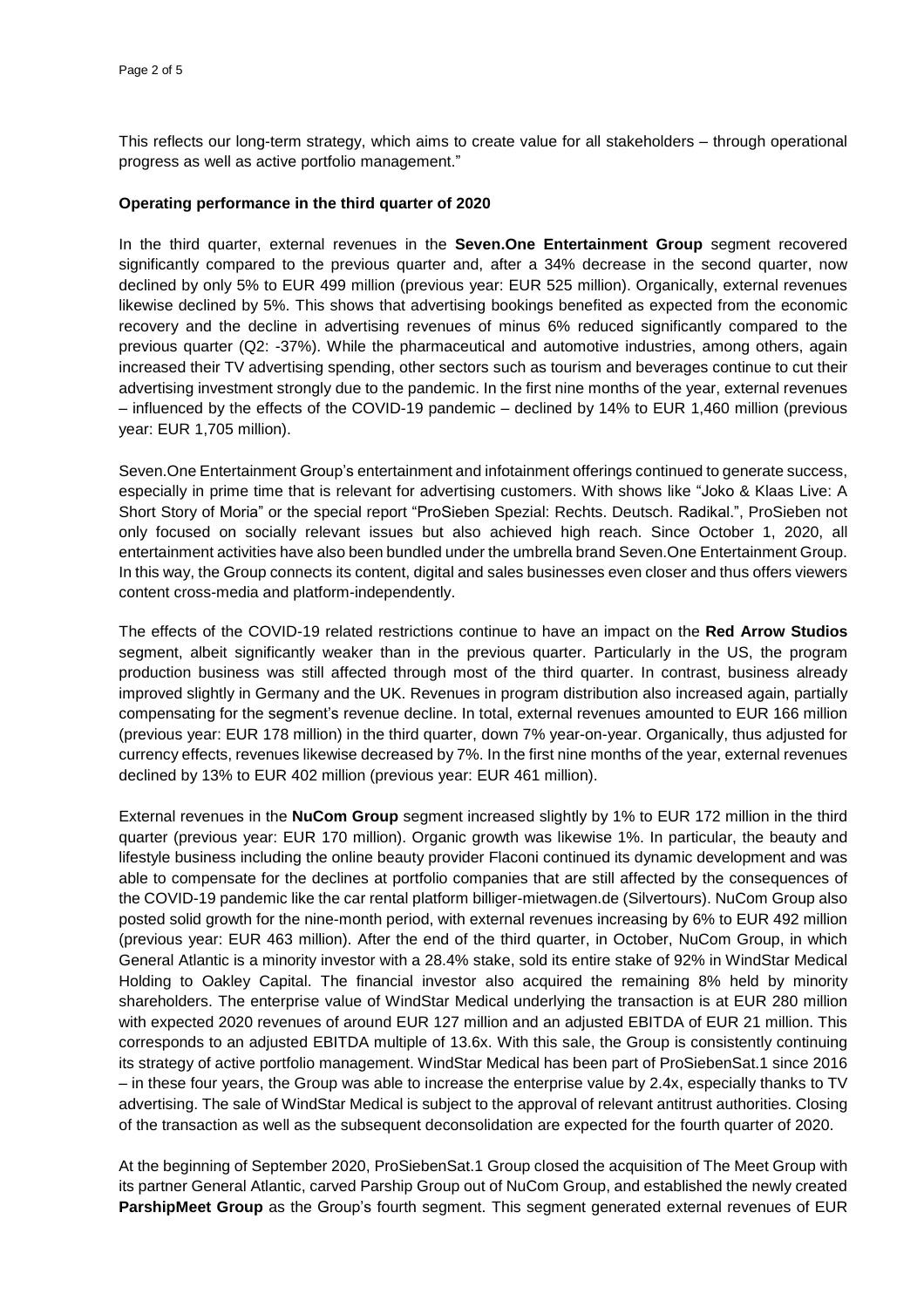84 million (previous year: EUR 52 million) in the third quarter, which corresponds to an increase of 62% compared to the previous year period. Organic growth was 11%. Besides the initial consolidation of The Meet Group, also Parship Group and the US matchmaking business eharmony further developed very positively. In the first nine months of the year, ParshipMeet Group generated EUR 201 million (previous year: EUR 156 million), exceeding the previous year period by 29%. With ParshipMeet Group, ProSiebenSat.1 has created a leading global online dating provider operating in a dynamically growing market.

ProSiebenSat.1 Group also saw a significant recovery in the other **key financial figures** in the third quarter: The Group's adjusted EBITDA increased by 13% to EUR 149 million, up EUR 18 million on the previous year (previous year: EUR 131 million). The Group's consistent and strict cost management was particularly effective here. In the first nine months of 2020, adjusted EBITDA, influenced by COVID-19, was 38% lower than in the previous year at EUR 328 million (previous year: EUR 534 million). Between July and September, net income more than doubled from EUR 34 million to EUR 69 million (nine-month period: EUR 52 million; previous year: EUR 249 million). Adjusted net income was positive again in this period compared to the second quarter and amounted to EUR 29 million (Q2 2020: EUR -52 million), which underlines the upward trend in this quarter. In the first nine months of the year, adjusted net income amounted to EUR 36 million (previous year: EUR 224 million), essentially due to the strong COVID-19 influence on the second quarter.

ProSiebenSat.1's liquidity position continues to be good as of the end of September 2020, with EUR 1,056 million in cash, due to the early introduction of measures to preserve liquidity. As of the end of the third quarter of 2020, net financial debt had, despite the portfolio changes made in this quarter and the resulting cash outflows, decreased to EUR 2,488 million (previous year: EUR 2,588 million) year-on-year. Compared to the end of 2019, this however is a slight increase. The leverage ratio increased to 3.7x (end of Q2 2020: 3.6x), primarily due to the decline in adjusted EBITDA as a result of COVID-19 in the second quarter of 2020 and the transaction of The Meet Group. The LTM pro forma leverage ratio, which also includes earning contributions of The Meet Group for twelve months, was 3.5x.

## **Outlook**

Against the backdrop of the global COVID-19 pandemic and the related economic uncertainty – also with regard to the possible extent of the negative business impact – on April 22, 2020, ProSiebenSat.1 Group withdrew its financial outlook regarding all the key financial performance indicators for financial year 2020, which had been published at the beginning of March 2020. After ProSiebenSat.1 Group's business performance was considerably affected by the consequences of the COVID-19 pandemic in the second quarter of 2020, economic conditions in Germany brightened in the third quarter of 2020. In conjunction with the Group's cost and cash flow management measures already introduced in April 2020, this had a comparatively positive effect on the Group's revenue and earnings figures in the third quarter of 2020. Since October, however, social and economic uncertainty in Germany and worldwide has been growing again due to the return of rising COVID-19 infection rates.

The Group has based its full-year outlook on the following assumptions: The economic environment will remain about stable compared to the third quarter of 2020 and there will be no further substantial restrictions in the fourth quarter beyond the measures announced in Germany at the end of October. This particularly applies to the important Christmas business of our advertising customers. On the basis of these assumptions, the Group expects advertising revenues to decline by a single-digit-percentage rate in the fourth quarter, among others due to the current loss of single industries like tourism and events as advertising customers as a result of COVID-19. Under the assumptions made, the Group is targeting – on the basis of constant exchange rates<sup>(2)</sup> and without further portfolio changes – Group revenues of between EUR 3.85 billion and EUR 3.95 billion (previous year: EUR 4.13 billion) and adjusted EBITDA of between EUR 600 million and EUR 650 million (previous year: EUR 872 million) in full-year 2020. This means that all of the Group's key financial figures in the full-year will be influenced by the currently strong one-time impact of COVID-19 and lockdown on the Group's business, especially in the second quarter. As a result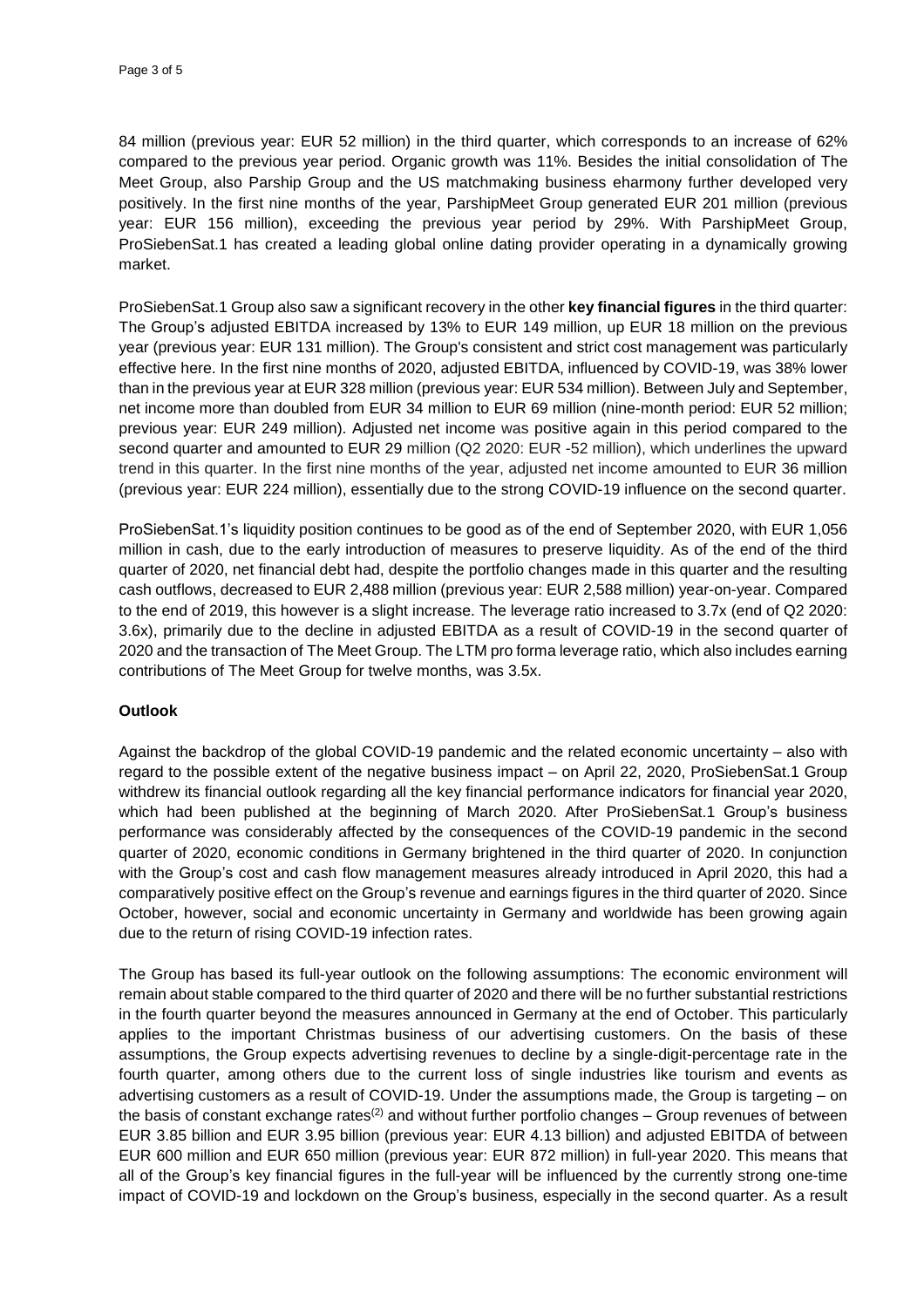of the impact of COVID-19, the Group posted a decline in adjusted EBITDA of EUR 190 million in the second quarter of 2020 compared to the previous year quarter, which cannot be made up for over the full-year.

## **Mid-term financial targets and financial policy**

The Group is intensifying its focus on continued value increase and continues to target, as communicated at the start of the year, a return-on-capital-employed for the Group of at least 15% in the mid-term, based on the ProSiebenSat.1 definition of the ratio (P7S1 ROCE). To achieve this target, expansion and new investments will have to be amortized within three years and generate a return of at least 18%. Strategic projects are usually expected to be amortized within five years.

In addition, ProSiebenSat.1 Group is confirming its general financial policy with regard to leverage ratio and dividend. Accordingly, ProSiebenSat.1 continues to aim for a leverage ratio (the ratio of the Group's net financial debt to its LTM adjusted EBITDA) ranging between 1.5 and 2.5. The Group's general dividend policy of distributing 50% of adjusted net income as a dividend also remains in place.

## **Strategic Focus**

ProSiebenSat.1 Group is focusing its entertainment business on the German-speaking region with Germany, Austria and Switzerland as core markets, also in close cooperation with Red Arrow Studios and digital studio Studio71. In total, the Group will continue to invest around EUR 1 billion per year in content here, with more than half being spent on local formats. The Group thus strengthens one of its major USPs in the German-speaking entertainment market.

In addition to supporting the development of brands and their market positioning via the Group's own advertising space, a profitable entertainment business provides a foundation for ProSiebenSat.1 in order to enable other segments like ParshipMeet Group or NuCom Group. In these areas, ProSiebenSat.1 is concentrating on investments that have clear synergies with the core business. The Group's focus generally is on a considerably stronger earning orientation, in order to improve its cash flow, ability to pay dividends, and leverage in a sustainable manner.

(1) Organic = adjusted for portfolio and currency effects

(2) The main currency besides the euro remains the US dollar. The average annual EUR/USD exchange rate is around USD 1.1349 to the euro. This corresponds to a USD exchange rate of 1.1660 USD/EUR in the fourth quarter.

Further key figures can be found on our Group website at www.ProSiebenSat1.com. The presentation and the quarterly statement for the third quarter of 2020 will also be available here from 7:30 a.m. on November 5, 2020.

| $111$ LUN $111$                                                             |            |            |             |         |         |             |
|-----------------------------------------------------------------------------|------------|------------|-------------|---------|---------|-------------|
|                                                                             | Q1-Q3 2020 | Q1-Q3 2019 | Change in % | Q3 2020 | Q3 2019 | Change in % |
| Revenues                                                                    | 2.555      | 2.786      | $-8%$       | 921     | 926     | $-1\%$      |
| Total costs                                                                 | $-2.449$   | $-2.474$   | $-1\%$      | $-845$  | -870    | $-3%$       |
| Operating costs <sup>(1)</sup>                                              | $-2.245$   | $-2.277$   | $-1%$       | $-776$  | $-802$  | $-3%$       |
| Adiusted EBITDA <sup>(2)</sup>                                              | 328        | 534        | $-38%$      | 149     | 131     | 13%         |
| Adjusted EBITDA margin<br>(in %)                                            | 12.9%      | 19.2%      | $-6.3$ pp   | 16.1%   | 14.2%   | $-2.0$ pp   |
| <b>EBITDA</b>                                                               | 340        | 506        | $-33%$      | 174     | 122     | 43%         |
| Reconciling items                                                           | 12         | -28        |             | 25      | -9      |             |
| Operating result (EBIT)                                                     | 159        | 337        | $-53%$      | 114     | 64      | 79%         |
| <b>Financial result</b>                                                     | -84        | 20         |             | -13     | -16     | $-16%$      |
| Net income                                                                  | 39         | 248        | $-84%$      | 69      | 33      |             |
| Net income attributable<br>to shareholders of<br>ProSiebenSat.1 Media<br>SE | 52         | 249        | $-79%$      | 69      | 34      |             |

#### **Key Figures of ProSiebenSat.1 Group**  $in$  EUR  $n$